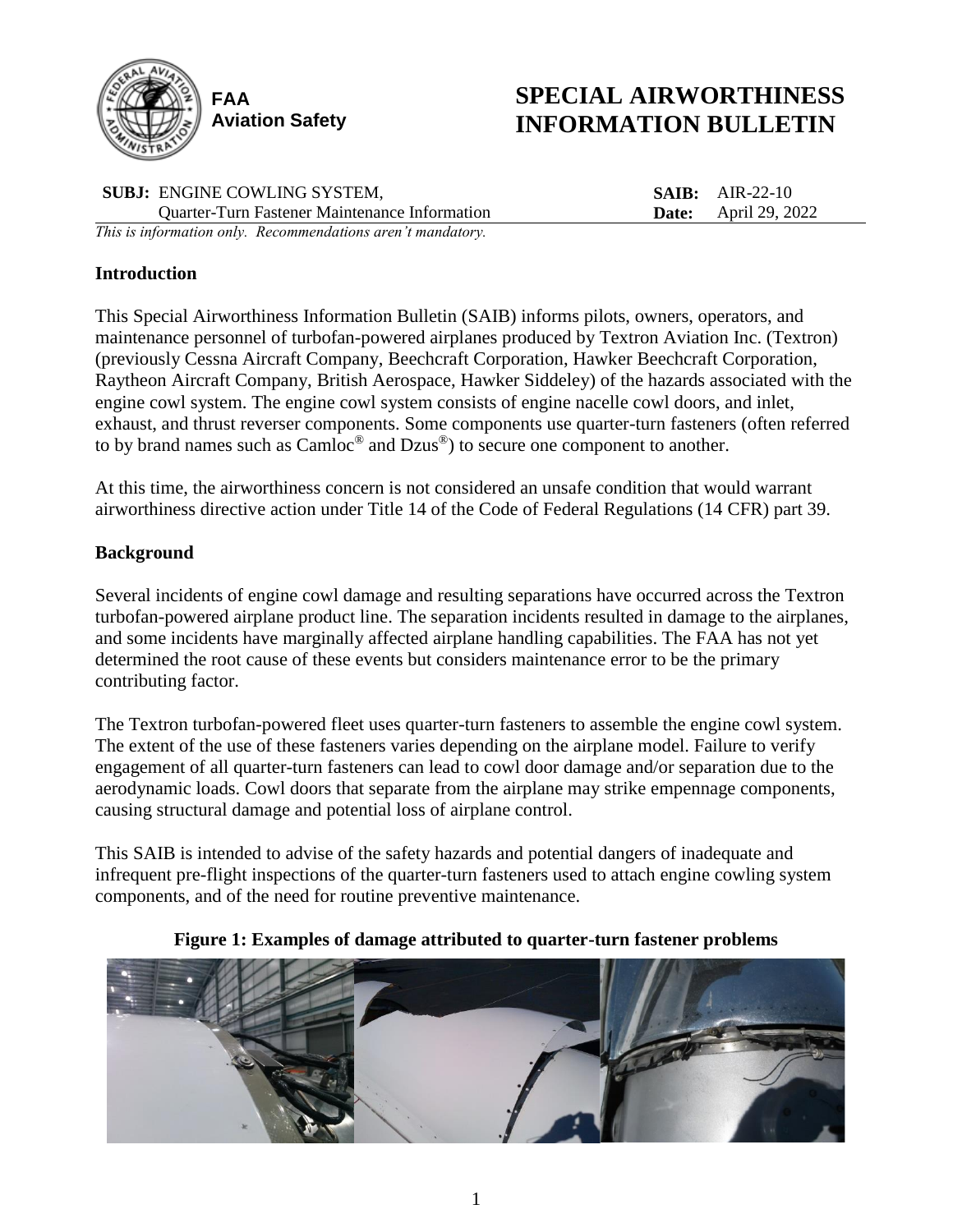**Figure 2: Additional examples of damage attributed to quarter-turn fastener problems**



## **Recommendations**

#### **1. Inspections and Checks**

All inspections, checks, and processes should be accomplished in accordance with the manufacturer's recommendations.

The FAA recommends thorough pre-flight by all pilots, and repetitive inspections of the quarter-turn fasteners on engine cowl components. All airplane owners and operators should acquaint themselves with the configuration of the airplane, including the components that use quarter-turn fasteners. Knowledge of the location and correct installation configuration of quarter-turn fasteners will assist in any pre-flight or repetitive inspection to identify fasteners that are not normal or that may have changed since the last inspection.

In addition, engine maintenance activities require frequent cowl removals. Our investigation indicates that a single inspection may not always reveal an incorrect cowl re-installation. The FAA recommends a second visual inspection of the complete engine cowl installation immediately after a cowl has been removed and prior to returning the airplane to service to ensure that all quarter turn fasteners have been secured properly. Simple tools such as a ladder, flashlight, or mirror may assist in the inspection process. A complete inspection should consist of checking that all quarter-turn fasteners are correctly seated and latched.

Typical areas to check and potential problems are:

- Improperly seated or improperly latched quarter-turn fasteners (most installations have some quarter-turn fasteners in which the installation cannot be viewed directly).
- Cowl doors with excessive forward edge gaps (distance to underlying surfaces that exceed aero-smoothness requirements. Excessive mismatch may result from quarter-turn fasteners with over- or undersized stud lengths or cowl door repairs that increase the door thickness).
- Cowl door cracks that weaken the area around quarter-turn fasteners.
- Cowl door contour anomalies.

## **2. Repairs and Overhaul**

Textron recommends replacing any cowling system component that fails maintenance manual inspection procedures or that is found defective (Ref. 14 CFR part 43 Appendix D, (d) (11)). The FAA recommends verifying that each quarter-turn fastener has been correctly repaired and replacing